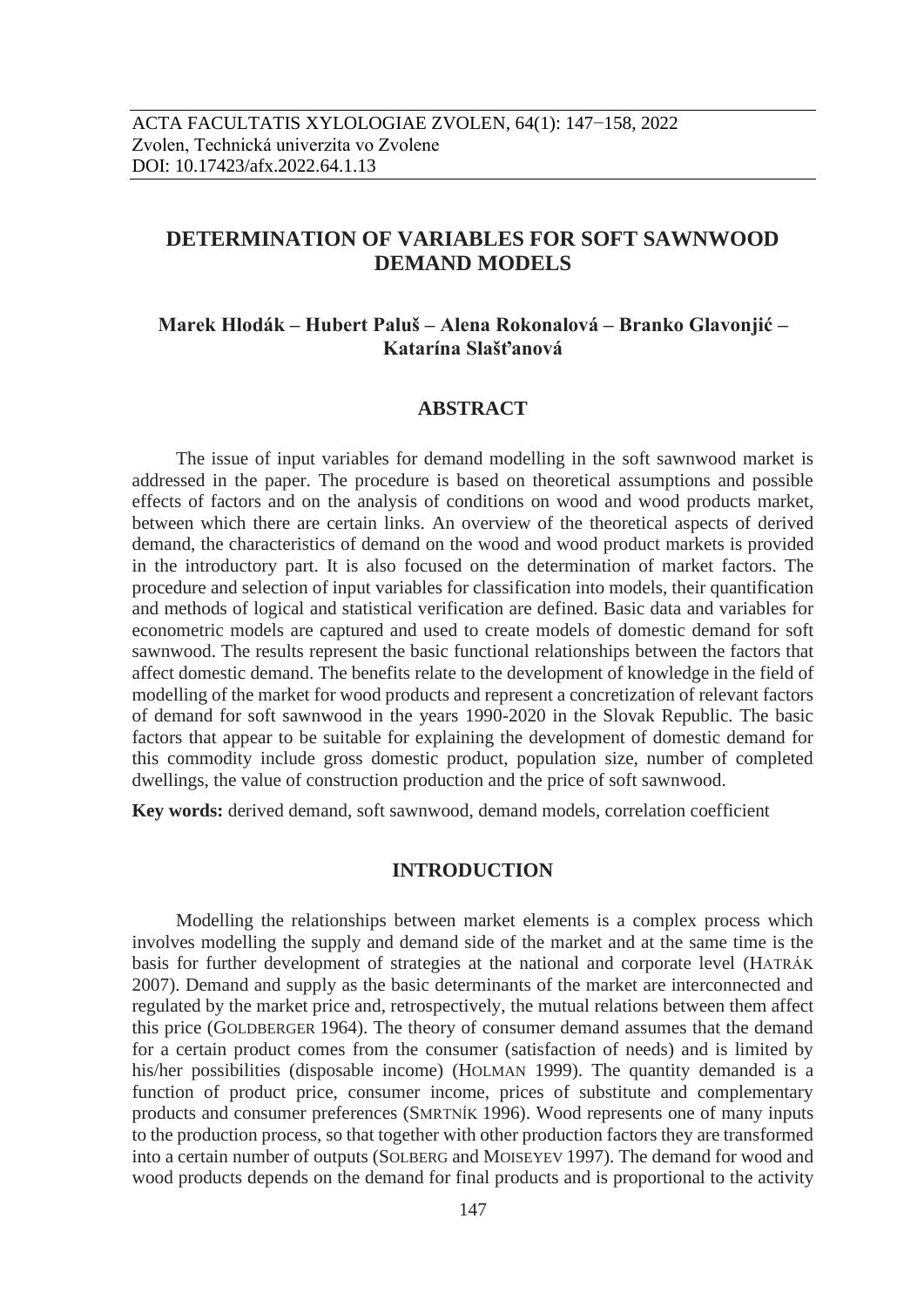of industries and final consumers or other producers who use wood and wood products as a source of production process to achieve the final production. In other words, the final demand on the wood market depends on the resulting demand for final wood products, where the final products are realized on the consumer market. (BAUDIN and BROOKS 1995; BUONGIORNO 1977; GOLDSTEIN and KHAN, 1985). In short, demand for wood products correlates with economic growth (BAUDIN and KANGAS 2003, BUONGIORNO 1978), growth of the construction sector (HURMEKOSKI 2015, BORZIKOWKSI 2017), prices of substitute products (ANYIRO 2013, BAUDIN and KANGAS 2003), with preferences in the use of products (BRÄNNLUND 1988, MICHINAKA 2011), demographic development (BAUDIN and BROOKS 1995, BUONGIORNO 1977) and exchange rate developments (HURMEKOSKI 2015, MICHINAKA 2011). In the broadest sense, demand is diverted from the development of the overall national economy (PALUŠ 2002, HURMEKOSKI 2015, BORZIKOWKSI 2017). In addition to traditional socio-economic factors, the formation of forestry and other related policies, which mainly affect trade, the market, sustainable development, the environment, etc., has an increasingly important influence on the development of the market and trade in wood and wood products (IHEKE 2012, ONOJA 2015, HURMEKOSKI 2013). The country's overall economic growth is the most important factor influencing demand at the wood market (BAUDIN and KANGAS 2003, BUONGIORNO 1978). The size of the economy's output, which can be expressed in terms of gross domestic product (GDP), depends on the development of economic growth. In other words, the growth of GDP is as important as its actual level (LISÝ *et al*. 2011). If the dependences between the development of the wood market and GDP are known, it is possible to determine the possible development of the wood market on the basis of forecasts of the future development of GDP growth (ESALA *et al.* 2012).

Developments in the construction sector, mainly fixed capital formation, have a direct impact on the market for mechanical wood processing products - sawnwood and wood based panels (O'CONNOR *et al.* 2004, ESALA *et al*. 2012). Activity in the construction sector is very sensitive to changes in economic growth of the country. At the same time, it is a sector where these changes occur as one of the first sectors of the national economy (BUONGIORNO 2009, CEI-BOIS 2004). The size of the disposable income of the population and interest rates has an impact on the construction decision of the population and the availability of investment funds (BAUDIN and KANGAS 2003, BUONGIORNO 1978). Rising prices of construction work and building land reduce construction activity (ESALA *et al.* 2012, IHEKE 2012). The country governments' program statements and housing policy objectives imply support for housing construction by the government by providing construction premiums, long-term loans from housing development funds, or by supporting the availability of mortgage loans (LUNDMARK 2010). In some countries, new construction (residential and non-residential) plays a key role (MAHAPATRA and GUSTAVSSON 2008), in others the repair and reconstruction sector make up the majority of construction output (O´CONNOR *et al*. 2004). The volume of wood used in each sector depends on the traditions and uses of the wood (ANYIRO 2013, BAUDIN and KANGAS 2003). Some other sectors that use a significant share of wood products include e.g., industrial production, automotive industry, shipbuilding industry, etc. (PALUŠ 2013). Consumption decisions are also influenced by the existence of alternative options - the availability and price of substitute products on the market. The availability of potential substitution products has an impact on demand elasticity, both in the short and long term. At this level, demand is almost perfectly inelastic. Market information in the field of substitute products or design influences the choice of products and services (EASTIN *et al.* 2001, MUTANEN 2006, SATHRE and O´CONNOR 2010).

All markets are shaped by the general or individual preferences of end customers (BAUDIN 2003). This phenomenon is partly shaped by culture and partly influenced by the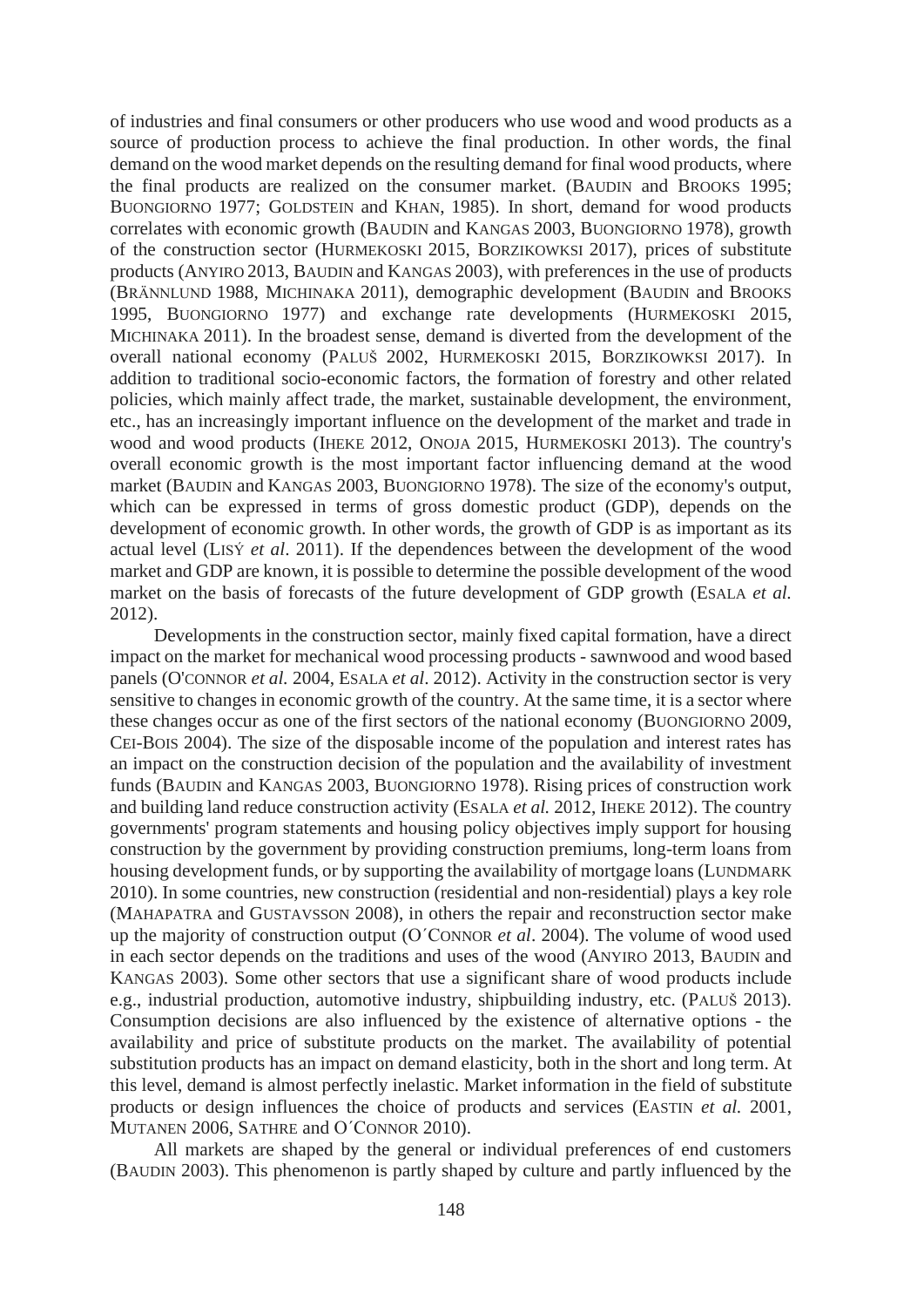level of information and knowledge about products and services (BUONGIORNO 2009). Communities use wood and wood products differently, depending on their preferences and traditions in the use of wood raw material (ESALA *et al.* 2012). The impact of demographic change on the wood market is reflected in increased population pressure on the use of natural resources (O'NEILL *et al*. 2010). The impact of changes in population structure is therefore important (HETEMÄKI 2011). The structure of the population aims to increase the share of the non-productive age group at the expense of productive people. In conditions of stable economic development, the demands of older people for social security, independent living, etc. will grow (BAUDIN 2003, BUONGIORNO 2009).

The main aim of this paper is determining a set of variables for demand modelling in the soft sawnwood market in Slovakia.

### **MATERIAL AND METHODS**

The selection of input data collection and processing was relatively difficult, especially due to the poor availability of data and their high variability when they were obtained from different sources. Where possible, data from official statistical sources (Statistical Office of the Slovak Republic) were preferred to estimate and recalculate. Input data were drawn from FAOSTAT databases (FAOSTAT 2022), Statistical Office of the Slovak Republic (ŠÚ SR 2022), from the data of the Ministry of Agriculture and Rural Development of the Slovak Republic (MPRV SR 2020) – the Report on Forestry in the Slovak Republic. Variables are expressed in absolute (physical and monetary) units. In order to eliminate the effect of inflation on the values of the input variables and the results obtained, all variables expressed in monetary units, such as GDP or the value of production in the sector are given in constant prices in 2015. Input data form two basic groups of variables – explanatory and dependent variables.

#### **Dependent variables**

In the demand models for soft sawnwood, the resulting demand is expressed as domestic consumption of the product *i* in the year *t*:

 $S_{it} = P_{it} + I_{it} - E_{it}$  (1)

where:

- $S_{it}$  consumption of the product *i* in the year *t*,
- Pit production of the product *i* in the year *t,*

 $I_{it}$  - import of the product *i* in the year *t*,

 $E_{it}$  - export of the product *i* in the year *t*.

Consumption calculated this way is called apparent consumption and does not take into account changes in stocks in a given year, which differ from actual consumption. Such an approach is not flawed unless the changes in stocks are large and are randomly distributed during the period considered. If annual inventory changes are significant, such an approach can cause large errors in the resulting consumption values and, consequently, errors in the estimated model parameters. If the prices of wood products are derived from the prices of finished products, it is likely that the size of stocks will be closely linked to the development of overall economic activity. For instance, if sales decrease during a period of low economic growth and recession, inventory will increase and the resulting consumption value calculated on the basis of (1) will be overestimated. Despite these complications, in the following analyses we considered data on apparent consumption to be the data on actual consumption. The development of consumption in the years 1990-2020 was analysed and the consumption of soft sawnwood was expressed in m<sup>3</sup>.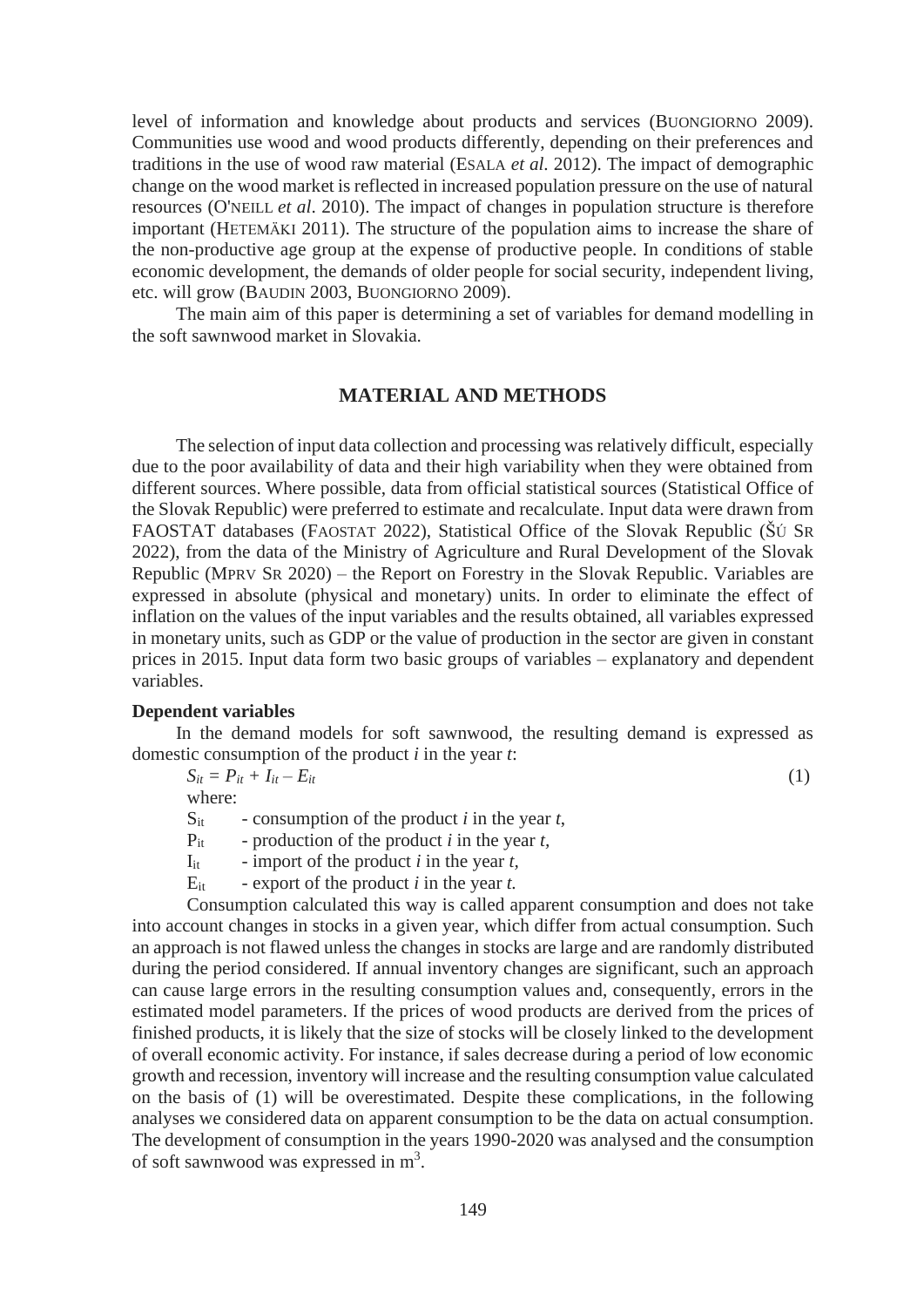#### **Explanatory variables**

Based on the theoretical assumptions about the development of demand for wood products, we gradually analysed the impact of the following explanatory variables on the size of demand:

- dwellings completed,
- GDP,
- GDP per capita,
- construction production,
- absolute prices of soft sawnwood.

#### *Non-price variables*

The number of completed dwellings expresses the total number of dwellings completed in a given year. The number is given in physical units. The development of the number of completed dwellings in the Slovak Republic during the years 1990-2020 is shown graphically in the results of this paper. GDP is an aggregate indicator that expresses the value of total output and services produced in a given country per year. For the purposes of quantification of models, we used the values of real gross domestic product, which is expressed in billion EUR at constant prices in 2015. GDP per capita is obtained as a share of real GDP and population size in a given year. The value of GDP per capita is expressed in EUR at constant prices in 2015. The absolute values of real GDP and GDP per capita are shown graphically in the results. Construction output includes construction, rebuilding, extension, renewal, repair and maintenance of buildings, including building assembly work and the value of built-in material, carried out by the contractor, own capacities or by subcontracting construction products from other building or non-building organizations for a given year. The value of construction output is expressed in billion EUR at constant prices of 2015. The absolute values of the construction output are shown graphically in the results.

#### *Price variables*

The process of obtaining and adjusting price data is limited by their unavailability and non-existent statistical sources on the price development of the main wood products in the Slovak Republic during the period under review. The analysis of the impact of prices on the size of demand requires data on the development of own prices of wood products, the prices of their main competing materials and the prices of final products in the end-use sectors of wood.

The issue of lack of information on price development on the domestic market was solved by approximating domestic market prices of the main wood products using average unit prices of foreign trade, which are calculated from the value and volume of exports or imports of soft sawnwood. The average export and import prices do not represent the actual domestic price. The theoretical assumption about the export and import price is that the export price should be higher and the import price lower than the domestic market price. In terms of free international trade, it can also be assumed that the export price reflects the existing production conditions of the exporting country (input prices, wages, capital price, etc.) and the import price of the production conditions of the country of origin (SMRTNÍK 1992). International trade in wood products is in many cases limited by the passive and active autonomous measures of the state's foreign trade policy, which in turn has an impact on the level of the price. In addition to these barriers, the price in foreign trade is affected by the amount of transport costs, costs of handling goods, insurance of goods, etc. In case data on the price development of soft sawnwood on the domestic market is not available, export or import prices are often used as a substitute for domestic prices (BAUDIN and LUNDBERG 1984, BUONGIORNO 1977, 1978, SCHWARZBAUER 1990). If the volume of exports prevails over imports in a given country, the export price is preferred to the import price and *vice*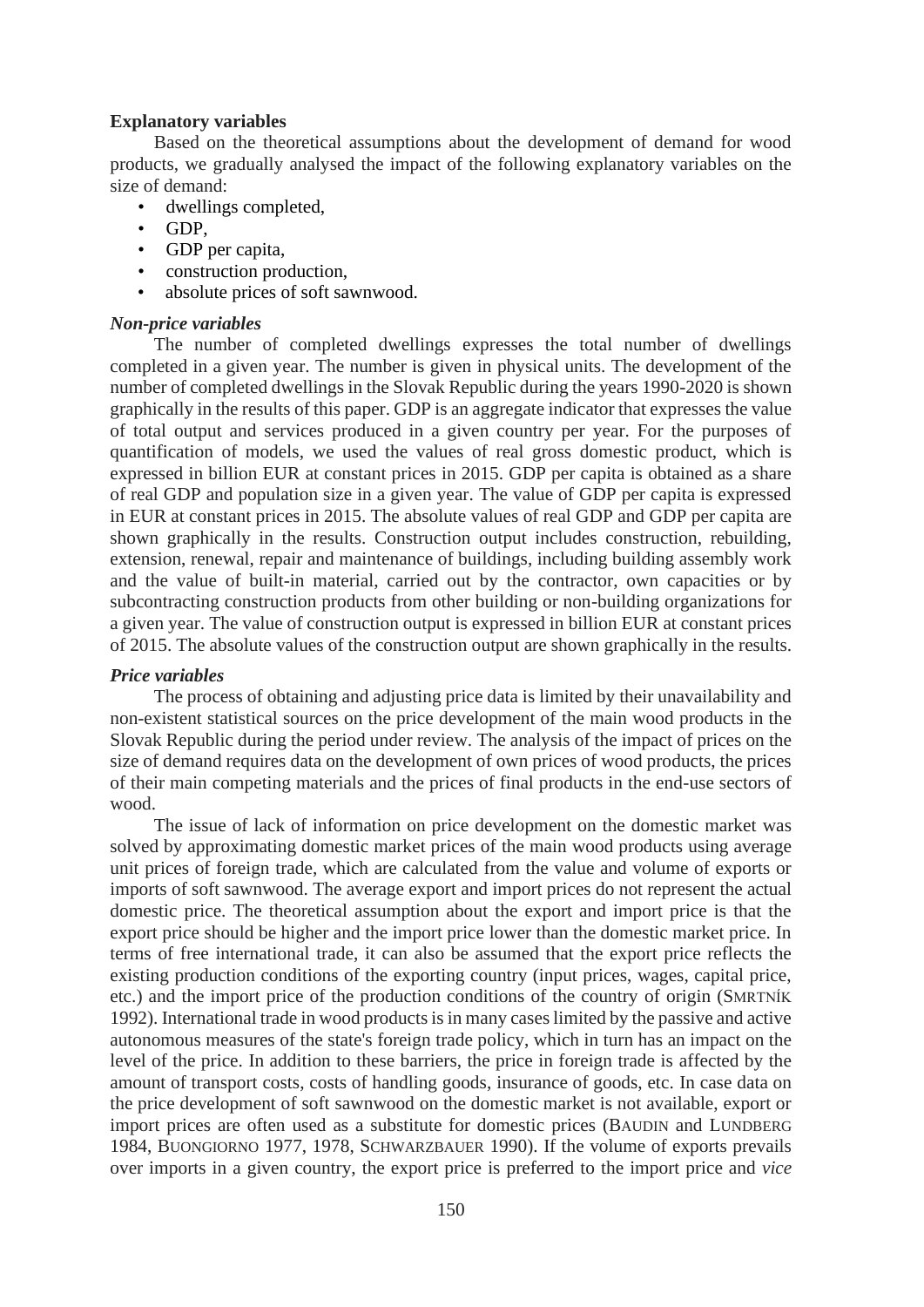*versa*. The volume of exports significantly exceeded imports during the examined period. The unit export price therefore relates to a larger volume of soft sawnwood and was used as a substitute for the domestic price for demand analysis. On the other hand, we can assume that the export prices may not be the most appropriate variable to express price conditions on the domestic softwood market. The increase in soft sawnwood production during the period observed may be more strongly motivated by the existing price differences between the domestic and foreign price levels than by the growth in demand and impulses on the domestic market. The domestic price starts to adjust to the export price only with a certain time delay. Given these assumptions, it is possible that at a given point in time, the difference between the export and domestic price of soft sawnwood is higher than the difference between the import and domestic price, thus the import price can be considered a better approximation of domestic prices. Nevertheless, due to the fact that the import of soft sawnwood is approximately 3 to 4 times lower in terms of trade balance, we used the export prices of soft sawnwood.

Correlation analysis methods, graphical methods and other methods of statistical analysis were used to analyse the interdependence of the development of indicators. An initial examination of the relationships between the variables was performed using a scatter plot and a description of their relationship resulting from the graph. Extreme or typical values, possible form of dependencies were determined and the results of the analysis were compared and presented. After an initial graphical review, the phase of searching for exact statistics that confirms the estimates from the graphs has begun. Statistical correlation analysis tools were used for this purpose. It was determined whether there is a relationship between the variables and, if so, what its strength is. The evaluation of the dependence of two random variables is dealt by a simple correlation analysis, which emphasizes more on the intensity of the relationship than on the study of variables in the cause-effect direction (regression). The dependencies we examined were mainly linear, where correlation is a measure of a linear relationship. The important fact is that correlation is not causality. The task of correlation analysis is to identify, quantify and statistically test correlation.

A necessary part is a logical analysis of the problem, in terms of the significance of the correlation itself, which may be distorted or may not exist at all (HENDL 2004). Based on a theoretical review of the functioning of the wood products market, it is possible to define certain assumptions about the relationships between variables. In direct relation to the growing values of one variable, there is an increase in the values of other variable (e.g., the growth of demand has a positive effect on GDP growth). In an indirect relationship with the rising values of one variable, the values of the other variable decrease (e.g., the decline in demand is caused by rising prices). The relationship is uncorrelated if there is no direct or indirect linear relationship between the values of the two variables. In the case of non-price variables, the dependence is assumed to be positive, thus the correlation coefficient will acquire positive values (BAUDIN and BROOKS 1995, BUONGIORNO 1977, GOLDSTEIN and KHAN 1985, HURMEKOSKI 2015, BORZIKOWKSI 2017). As for the price of soft sawnwood, we assume that the dependence will be negative, thus the correlation coefficient will acquire negative values (BAUDIN and LUNDBERG 1984, BUONGIORNO 1977, 1978, SCHWARZBAUER 1990).

The correlation coefficient, like covariance, is a measure of the "mutual difference" of two measured quantities. Unlike covariance, the correlation coefficient is scaled, which means that its value does not depend on the units in which the two measured quantities are given. The value of each correlation coefficient must be from the interval  $(-1, +1)$ . The analytical correlation tool was used to analyse each mutual combination of measured quantities, which is used to determine the dependence of two measured quantities, i.e., whether higher values of one quantity are related to higher values of the other quantity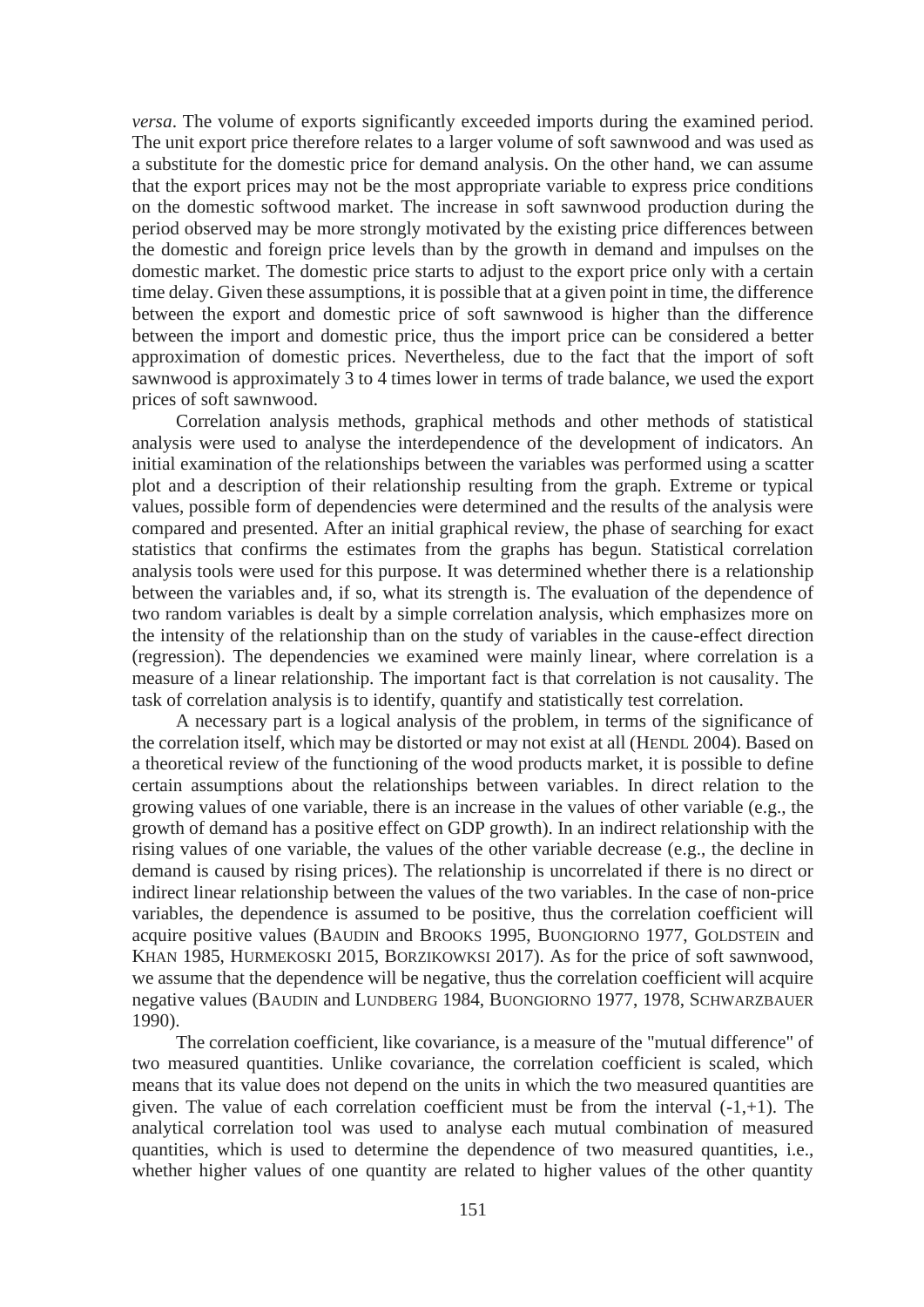(positive correlation), or whether lower values of one quantity are related to higher values of the other quantity (negative correlation), or whether the values of both quantities are independent (correlation close to zero).

The output of the analysis in the form of a table is a correlation matrix, in which the values of the correlation coefficient calculated using Excel 2019 were displayed. A graphical representation of the relationship between the explanatory and dependent variables is presented in *Fig. 1-6*.

#### **RESULTS AND DISCUSSION**

Tab. 1 shows the development of selected production and trade indicators of soft sawnwood in the Slovak Republic in the period 1990-2020. Consumption of soft sawnwood is calculated as the production + import - export. Absolute prices are calculated as export prices in EUR, export quantities in  $m<sup>3</sup>$ . GDP is calculated using the expenditure method at the reference year 2015. Production of sawnwood was the largest before the global crisis in 2008, namely 2,062,861 m<sup>3</sup>. Consumption has increased by  $301,245$  m<sup>3</sup> and doubled since 1993, the year of the establishment of the Slovak Republic.

| Tab. 1 Development of selected production and trade indicators of soft sawnwood and selected variables |  |
|--------------------------------------------------------------------------------------------------------|--|
| for creating models in the Slovak Republic in the years 1990-2020.                                     |  |

|            | Selected indicators of soft sawnwood in the Slovak Republic in the period 1990-2020 |                |                |                |                        |  |  |  |
|------------|-------------------------------------------------------------------------------------|----------------|----------------|----------------|------------------------|--|--|--|
| Year       | <b>Production</b>                                                                   | Import         | <b>Export</b>  | Consumption    | <b>Absolute prices</b> |  |  |  |
|            | m <sup>3</sup>                                                                      | m <sup>3</sup> | m <sup>3</sup> | m <sup>3</sup> | $\epsilon/m^3$         |  |  |  |
| $1990^a$   | 879000                                                                              | 26641          | 165495         | 740146         | 16                     |  |  |  |
| $1991^{b}$ | 641000                                                                              | 12200          | 150864         | 502336         | 26                     |  |  |  |
| $1992^b$   | 336000                                                                              | 26400          | 165921         | 196479         | 35                     |  |  |  |
| 1993       | 345000                                                                              | 2573           | 73226          | 274347         | 227                    |  |  |  |
| 1994       | 400000                                                                              | 9600           | 300000         | 109600         | 132                    |  |  |  |
| 1995       | 427000                                                                              | 11000          | 270625         | 167375         | 116                    |  |  |  |
| 1996       | 426000                                                                              | 10400          | 241250         | 195150         | 161                    |  |  |  |
| 1997       | 501000                                                                              | 16500          | 260700         | 256800         | 136                    |  |  |  |
| 1998       | 845000                                                                              | 22600          | 734800         | 132800         | 389                    |  |  |  |
| 1999       | 845000                                                                              | 18000          | 681000         | 182000         | 367                    |  |  |  |
| 2000       | 845000                                                                              | 32000          | 683000         | 194000         | 628                    |  |  |  |
| 2001       | 845000                                                                              | 40000          | 751000         | 134000         | 799                    |  |  |  |
| 2002       | 845000                                                                              | 34000          | 649000         | 230000         | 605                    |  |  |  |
| 2003       | 1150000                                                                             | 36000          | 645000         | 541000         | 457                    |  |  |  |
| 2004       | 1251000                                                                             | 24000          | 663000         | 612000         | 581                    |  |  |  |
| 2005       | 1984000                                                                             | 23000          | 681000         | 1326000        | 360                    |  |  |  |
| 2006       | 1760000                                                                             | 56000          | 608634         | 1207366        | 266                    |  |  |  |
| 2007       | 1872000                                                                             | 218000         | 536268         | 1553733        | 182                    |  |  |  |
| 2008       | 2062861                                                                             | 131709         | 391535         | 1803035        | 124                    |  |  |  |
| 2009       | 1605395                                                                             | 183854         | 354320         | 1434929        | 194                    |  |  |  |
| 2010       | 1778780                                                                             | 235998         | 537005         | 1477773        | 218                    |  |  |  |
| 2011       | 1460000                                                                             | 143066         | 511723         | 1091343        | 179                    |  |  |  |
| 2012       | 1110000                                                                             | 149605         | 486441         | 773164         | 247                    |  |  |  |
| 2013       | 990000                                                                              | 204926         | 501936         | 692990         | 233                    |  |  |  |
| 2014       | 1190000                                                                             | 295870         | 695680         | 790190         | 295                    |  |  |  |
| 2015       | 1150000                                                                             | 358000         | 629164         | 878836         | 441                    |  |  |  |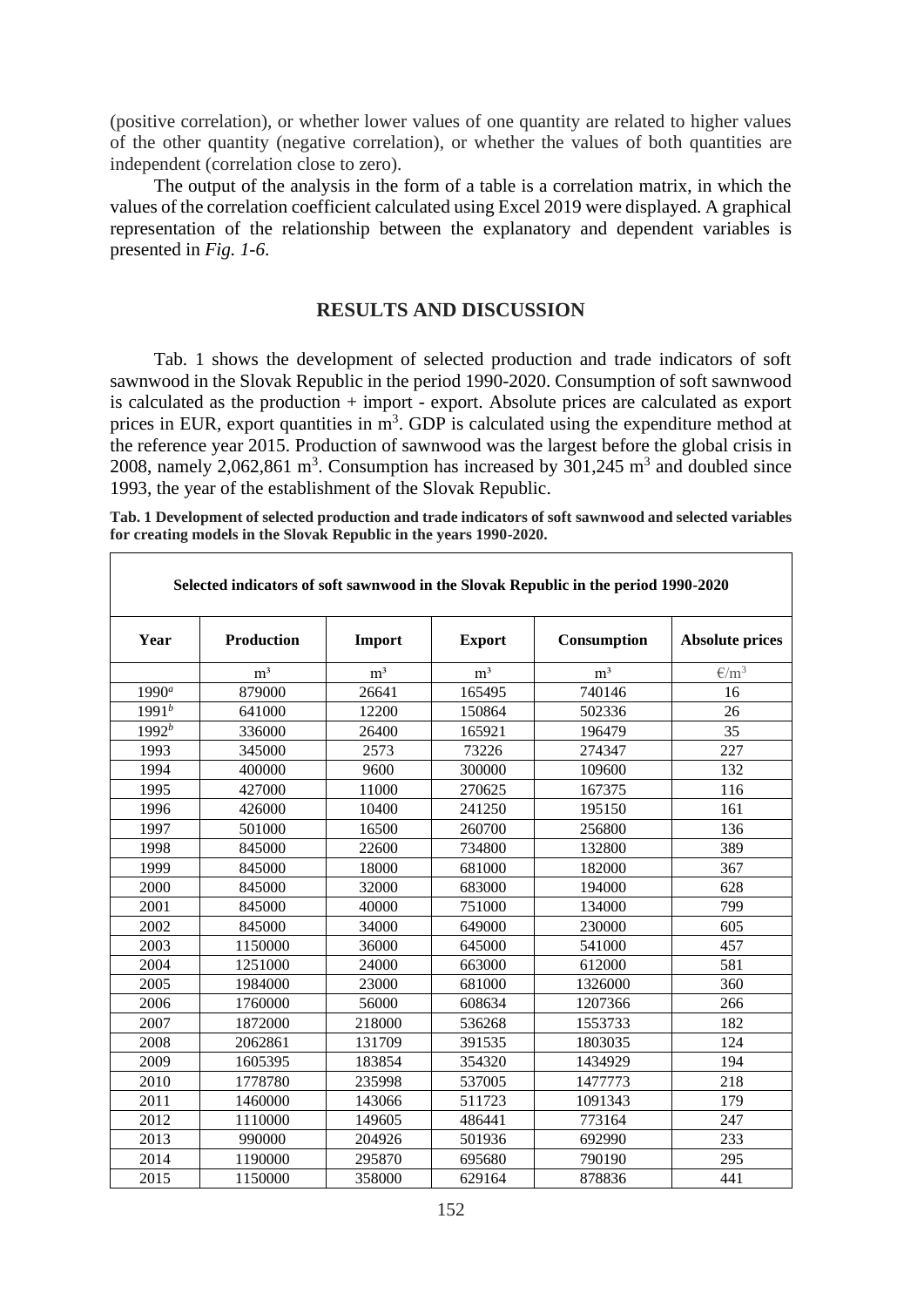| 2016 | 1200000 | 302101 | 810377 | 691724 | 501 |
|------|---------|--------|--------|--------|-----|
| 2017 | 1305500 | 234517 | 667182 | 872835 | 388 |
| 2018 | 1300000 | 302690 | 794408 | 808282 | 354 |
| 2019 | 1263000 | 292392 | 847443 | 707949 | 447 |
| 2020 | 182000  | 352490 | 958898 | 575592 | 518 |

*Source: Faostat 2022, own calculations*

*a – Tunák (1995)*

*b – data calculated from date for Czechoslovakia*

The values of the correlation coefficients between the explanatory and dependent variables are given in *Tab. 2*. Graphs of the correlation between the explanatory and dependent variables are shown in *Fig. 1-6*.

**Tab. 2 Values of the correlation coefficient between the explanatory and dependent variables.**

| Dependent variables           | Consumption of soft sawnwood |
|-------------------------------|------------------------------|
| Population                    | 0.38                         |
| GDP per capita                | 0.58                         |
| <b>GDP</b>                    | 0.58                         |
| Number of completed dwellings | 0.52                         |
| Value of construction output  | 0.31                         |
| Price of soft sawnwood        | $-0.22$                      |

*Fig. 1* describes the relationships between soft sawnwood consumption and population, where a positive relationship can be observed. The results confirm the theoretical assumption that population has a positive impact on the consumption of soft sawnwood. The consumption of soft sawnwood is correlated with population  $(r = 0.38)$ . Such dependencies are also pointed out by O'NEILL *et al.* (2010), HETEMÄKI (2011), BAUDIN (2003), BUONGIORNO (2009).



**Fig. 1 Relationship between soft sawnwood consumption and population.**

*Fig. 2* and *Fig.* 3 describe the relationships between soft sawnwood consumption and GDP per capita (*Fig. 2*) and GDP (*Fig. 3*), where a positive relationship can be observed. The theoretical assumption that economic growth has an impact on the consumption of soft sawnwood can be therefore confirmed. PALUŠ (2002), HURMEKOSKI (2015) and BORZIKOWKSI (2017) also point to such conclusions. The correlation coefficient for GDP and GDP per capita has the same value (0.58). There is a presumption that a multicollinearity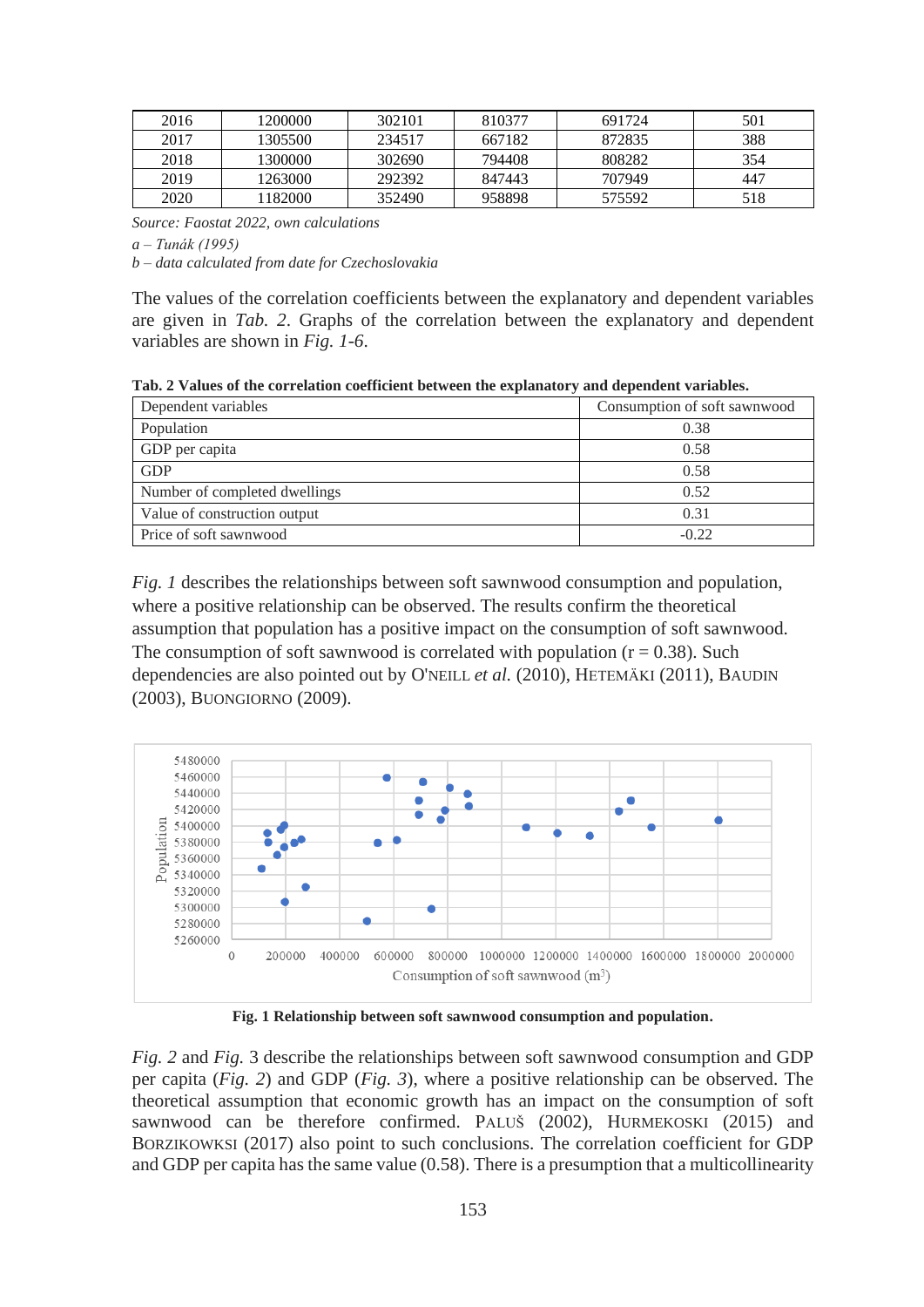will arise when classifying variables into GDP and GDP per capita models. Such an issue is solved by choosing an indicator that has better statistical parameters for modelling purposes*.*



**Fig. 2 Relationship between soft sawnwood consumption and GDP per capita.**



**Fig. 3 Relationship between soft sawnwood consumption and GDP.**

*Fig. 4* describes the relationship between the consumption of soft sawnwood and the number of completed dwellings, where a positive relationship can be observed. *Fig. 5* describes the relationships between the consumption of soft sawnwood and the value of construction output. The results confirm the theoretical assumption that construction has a positive impact on the consumption of soft sawnwood. The consumption of soft sawnwood is correlated with the activity of consumer industries – the value of construction output  $(r = 0.31)$  and the number of completed dwellings  $(r = 0.52)$ . Such dependencies are also pointed out by O'CONNOR *et al.* (2004), ESALA *et al.* (2012), BAUDIN and KANGAS (2003), BUONGIORNO (1978), LUNDMARK (2010). Construction output and the number of completed dwellings are likely to be correlated when included in the models. In the USA, instead of the number of completed dwellings, the number of dwellings started is used, due to the significantly greater preference for the construction of wooden houses, which makes the consumption of soft sawnwood even higher. For example, number of completed dwellings are used by ADAMS and BLACKWELL (1973).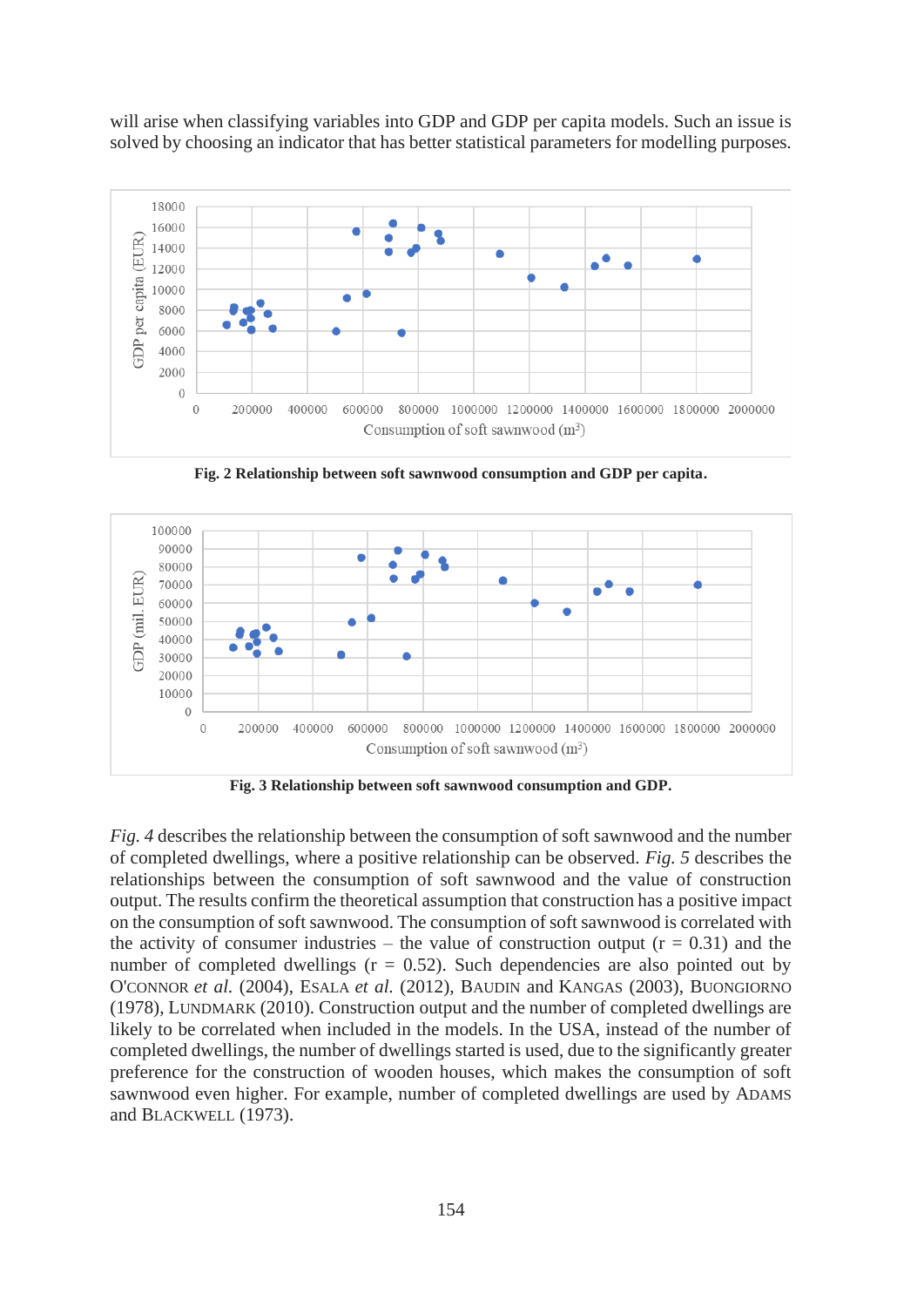

**Fig. 4 The relationship between the consumption of soft sawnwood and the number of completed dwellings.**



**Fig. 5 Relationship between soft sawnwood consumption and construction output value.**

*Fig. 6* describes the relationships between the consumption of soft sawnwood and its price, which have a negative effect. It confirms the theoretical assumption that the price has a negative effect on the consumption of soft sawnwood. EASTIN *et al*. (2001), MUTANEN (2006), SATHRE and O'CONNOR (2010) point to such conclusions as well.



**Fig. 6 Relationship between soft sawnwood consumption and soft sawnwood price.**

The variables were selected based on the available literature. The theoretical assumption of impact was confirmed for all variables examined. The correlation coefficient between soft sawnwood consumption and its prices is  $r = -0.22$ . The most significant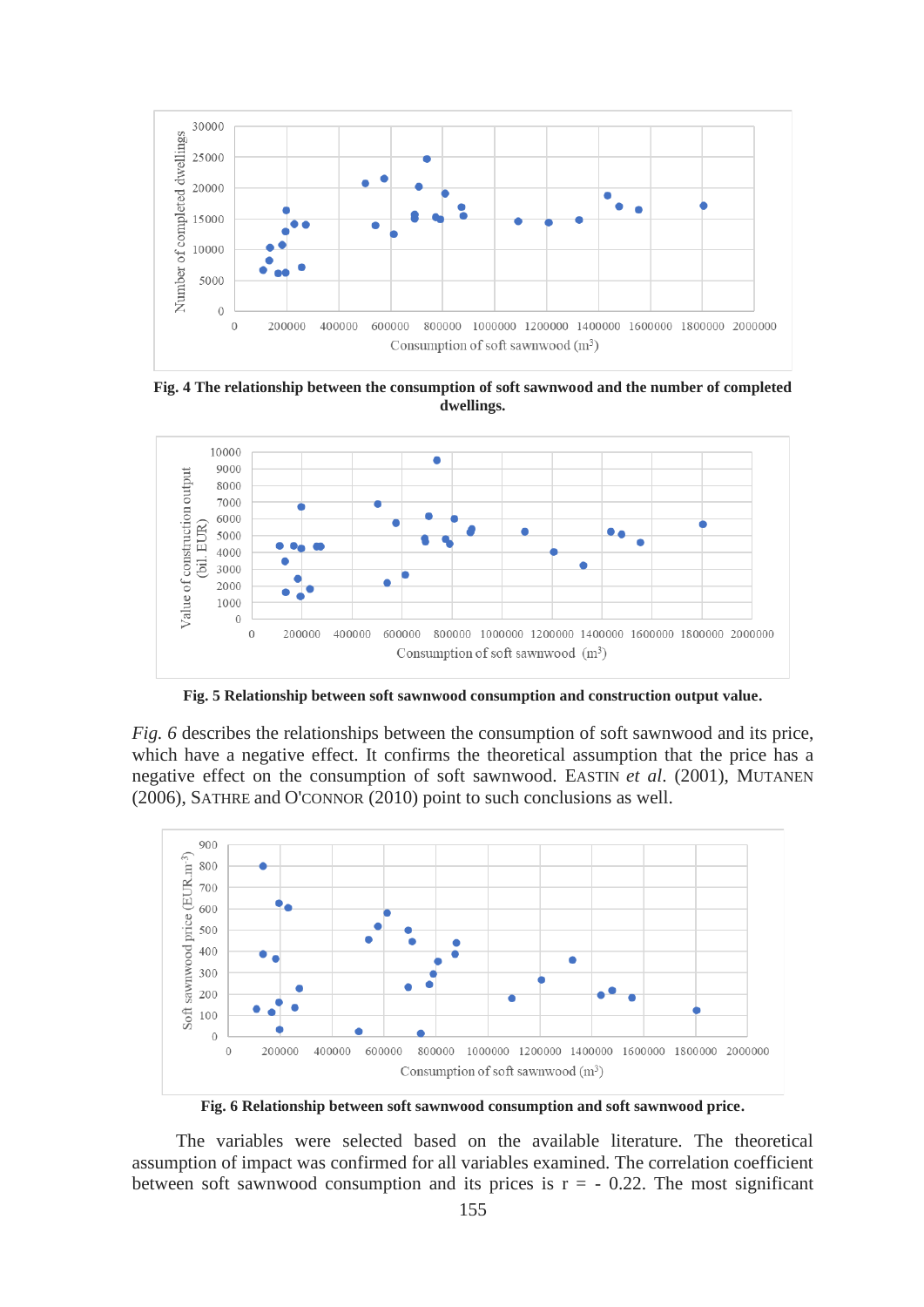strength of dependence on the consumption of soft sawnwood can be observed between the change in GDP ( $r = 0.58$ ) and the change in GDP per capita ( $r = 0.58$ ). The signs of the values of the correlation coefficients meet the assumptions defined by the theory, i.e., that with the growth of GDP and GDP per capita, the consumption of soft sawnwood will increase (BAUDIN and KANGAS 2003, BUONGIORNO 1978). The variable of price of a wood product was represented by the variable of export price, expressed at constant 2015 prices in EUR.m-3 , given that the export of soft sawnwood in the Slovak Republic exceeds the import of soft sawnwood.

## **CONCLUSIONS**

The issue of theoretical aspects of demand models and the basis of their creation was analysed in the paper. Based on the theoretical background, the main factors relevant for the demand for soft sawnwood and their possible impact on the development of demand were defined. Different approaches to econometric modelling and their application in previous research are presented using an overview of published domestic and foreign resources. A separate part of the theoretical aspect is the analysis of wood and wood products market conditions. The main benefit of the analysis is the provision of information and the basis for demand modelling.

For modelling purposes, demand is expressed as the domestic consumption of a given product, which is calculated on the basis of the volume of production and foreign trade in a given year. For soft sawnwood, the basic explanatory variables that can be considered when creating demand models are population, GDP, GDP per capita, number of completed dwellings, value of construction output and the absolute prices of soft sawnwood. Based on these results, the factors which variables may be significant in the models of demand for soft sawnwood were determined.

#### **REFERENCES**

ADAMS, F. G., BLACKWELL, J. 1973. An econometric model of the United States forest products industry. In Forest Science 19(2), p. 82-96.

ANYIRO, C.O., EZEH, C.I., OSONDU, C.K., NDUKA, G.A. 2013. Economic analysis of household energy use: A rural urban case study of Abia State, Nigeria. In Journal of Agriculture and Allied Sciences.

BAUDIN, A. and BROOKS, D. 1995. Projections of forest products demand, supply and trade. In ETTS V. UNECE/ FAO Timber and Forest Discussion Papers, ETTS V Working Paper, ECE/TIM/DP/6.

BAUDIN, A., BROOKS, D. 1995. Projections of forest products demand, supply and trade. In ETTS V. UN-ECE/FAO. Timber and Forest Discussion Papers. p. 41.

BAUDIN, A., KANGAS, K. 2003. Modelling and projections of forest products demand, supply and trade. In Geneva Timber and Forest Discussion Paper.

BORZYKOWSKI, N. 2017. The Swiss market for construction wood: estimating elasticities with time series simultaneous equations. Crag.

BRÄNNLUND, R. 1989. The social loss from imperfect competition: the case of the Swedish pulpwood market. In: The Scandinavian journal of economics. - Oxford: Wiley, ISSN 0347-0520, ZDB-ID 8170-X. - Vol. 91.1989, 4, p. 689-704.

BROOKS, D., SCHWARZBAUNER, P., BAUDIN, A. 1995. Modelling Forest Products Demand, Supply and Trade. United Nations, Geneva, Switzerland. p. 36.

BUONGIORNO, J. 1977. Long-term forecasting of major forest products consumption in developed and developing economies. In Forest Science 23. p. 13-25.

BUONGIORNO, J. 1978. Income and price elasticities in the world demand for paper and paperboard. In Forest Science. 24(2). p. 231-246.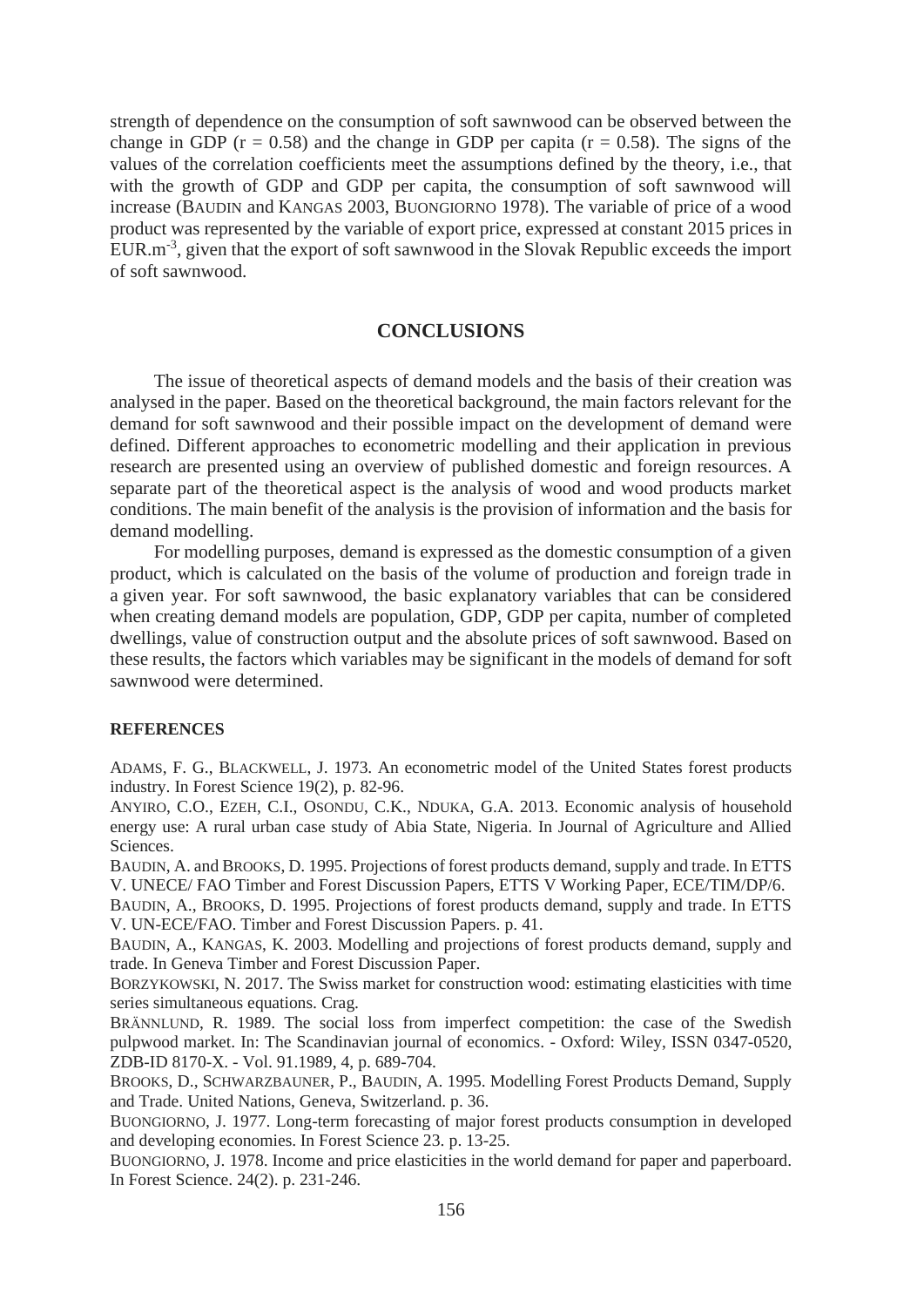BUONGIORNO, J. 2009. International trends in forest products consumption: is there convergence? In Int. For. Rev. 11 (4), p. 490–500.

CEI-BOIS, 2004. Roadmap for the European Woodworking Industries. Executive Summary p. 34.

EASTIN, I.L., SHOOK, S.R., FLEISHMAN, S.J. 2001. Material substitution in the US residential construction industry, 1994 versus 1998. In Prod. J. 51 (9), p. 30–37.

ESALA, L.,HIETALA, J.,HUOVARI, J. 2012. Economic impacts of wood construction. PTT Reports 239 Helsinki, Finland.

FAOSTAT. 2022. https://www.fao.org/faostat/en/#data

GOLDBERGER, A. S. 1964. Econometric Theory. New York: John Wiley.

GOLDSTEIN, M., M. S. KHAN. 1985. Income and Price Effects in Foreign Trade. In Handbook of International Economics. p. 1041-1105.

HATRÁK, M. 2007. Ekonometria. Bratislava: IURA EDITION, 2007, Ekonómia. ISBN: 978-80- 8078-150-7. p. 503.

HENDL, J. 2004. Přehled statistických metod zpracování dat: analýza a metaanalýza dat. Praha: Portál. ISBN: 8071788201. p. 583.

HETEMÄKI, L., NIINISTÖ, S., SEPPÄLÄ, R., UUSIVUORI, J. 2011. Murroksen jälkeen — metsien käytön tulevaisuus Suomessa (After the Transformation - The Future of Forest Utilization in Finland). Metsäkustannus, Hämeenlinna, p. 140.

HOLMAN, R. 1999. Ekonomie. Praha. ISBN: 978-80-7400-006-5. p. 691.

HURMEKOSKI, E. 2015. Factors affecting sawnwood consumption. In Europe Forest Policy and Economics, Elsevier, vol. 50, p. 236–248.

HURMEKOSKI, E., HATEMÄKI, L. 2013. Studying the future of the forest sector: Review and implications for long-term outlook studies.

IHEKE, O. R., OSUJI, J. 2015. Demand for fuel wood and its substitution possibilities in urban areas of Umuahia metropolis of Abia State, Nigeria.

LISÝ ET AL. 2011. Ekonómia. Bratislava: Iura Edition. ISBN 978-80-8078-406-5. p. 631.

LUNDMARK, R. 2010. European trade in forest products and fuels. In J. For. Econ. 16 (3), p. 235– 251.

MAHAPATRA, K.,GUSTAVSSON, L. 2008. Multi-storey timber buildings: breaking industry path dependency. In Build. Res. Inf. 36 (6), p. 638–648.

MPRV SR. 2020. Správa o lesnom hospodárstve v Slovenskej Republike za rok 2019. Bratislava, MPRV SR, p. 70[. https://www.mpsr.sk/zelena-sprava-2020/123---16162/](https://www.mpsr.sk/zelena-sprava-2020/123---16162/)

MICHINAKA, T., TACHIBANA, S., TURNER, J. A. 2011. Estimating price and income elasticities of demand for forest products: Cluster analysis used as a tool in grouping. In Forest Policy and Economics 13. p. 435-445.

Ministerstvo pôdohospodárstva a rozvoja vidieka Slovenskej Republiky. 2022. https://www.mpsr.sk/lesy-drevo-polovnictvo/47-37-1

MUTANEN, A., 2006. Estimating substitution in coniferous sawnwood imports into Germany. In J. For. Econ. 12 (1), p. 31–50.

Národná banka Slovenska. 2022.<https://www.nbs.sk/sk/statisticke-udaje>

O'CONNOR, J., KOZAK, R., GASTON, C., FELL, D. 2004. Wood use in nonresidential buildings: opportunities and barriers. For. In Prod. J. 54 (3), p. 19–28.

O'NEILL, B.C., DALTON,M., FUCHS, R., JIANG, L., PACHAURI, S., ZIGOVA, K. 2010. Global demographic trends and future carbon emissions. In Proc. Natl. Acad. Sci. U. S. A. 107 (41), p. 17521–17526.

ONOJA, A. O., IDOKO, O. 2012. Econometric analysis of factors influencing fuel wood demand in rural and peri urban farm houses of Kogi State. In The Journal of Sustainable Development.

PALUŠ, H. 2002. Modelovanie dopytu po výrobkoch z dreva na trhu v SR. Technická univerzita vo Zvolene. Zvolen. 1. vydanie. ISBN 80-228-1153-X. p. 49.

PALUŠ. H. 2013. Trh a obchod s drevom a výrobkami z dreva. Technická univerzita vo Zvolene. Zvolen. 1. vydanie. ISBN: 978-80-228-2587-0. p. 225.

SATHRE, R., O'CONNOR, J. 2010. Meta-analysis of greenhouse gas displacement factors of wood product substitution. In Environ. Sci. Pol. 13 (2), p. 104–114.

SMRTNÍK, J. 1996. Mikroekonómia. Zvolen. ISBN: 80-228-0554-8. p. 173.